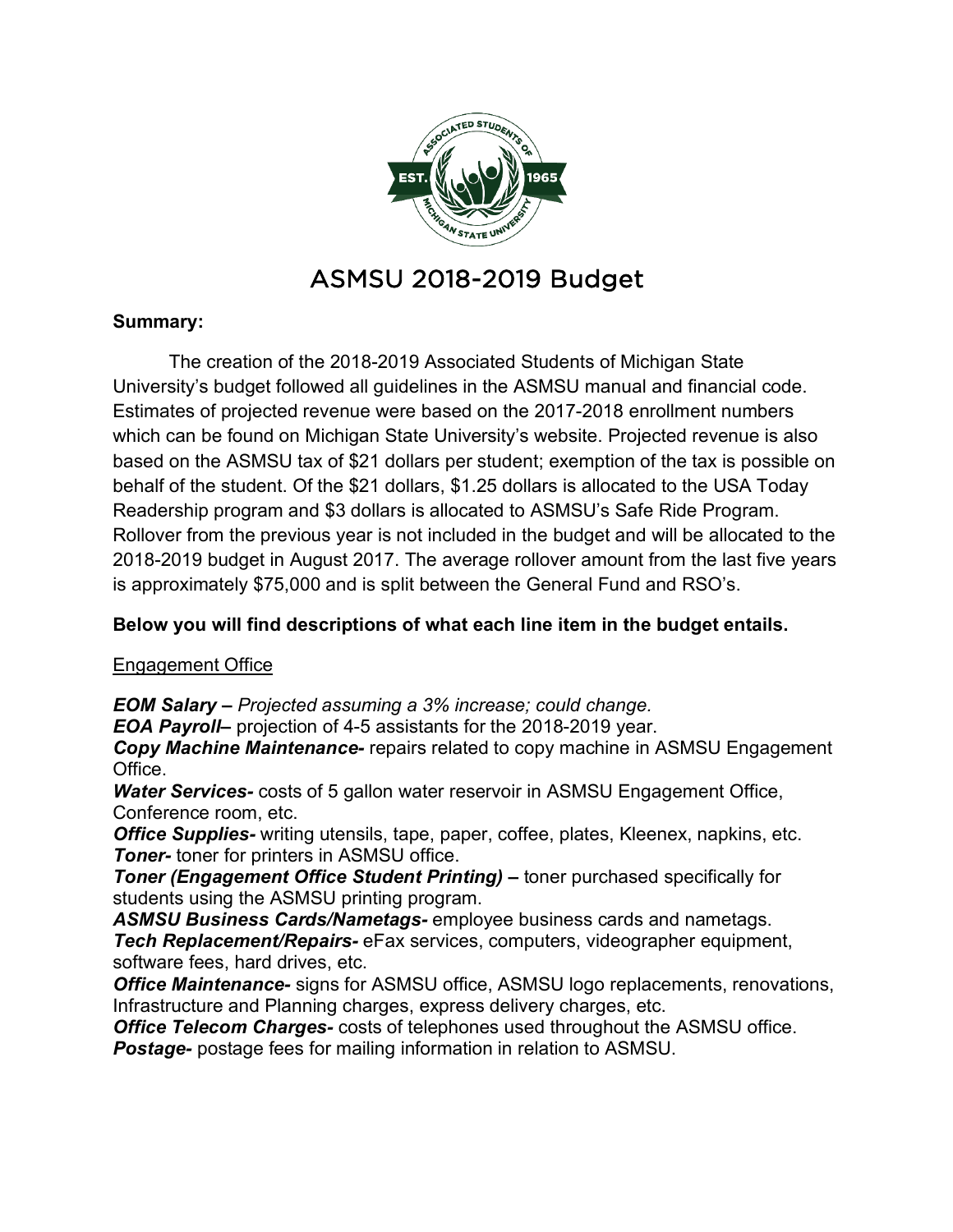*IT Services (Cashnet/Webhosting/IT Support) -* Online payment fees (ex: people purchasing tailgate passes online), MSU IT support, storage space, access for websites, and website fees.

*Server Maintenance-* ASMSU drop box, creation of new server, maintenance of the server, etc.

## Central Staff

*Central Staff Payroll-* Projected Spring and Summer hours per position and half the position's hour over the summer.

*Human Resources Training-* ASMSU employee training for new hires and current employees.

*Staff Programming-* Recognition of employee birthdays, holidays, etc.

*ASMSU Banquet-* costs of ASMSU banquet in the spring. Costs include: catering, awards, venue rental for all ASMSU Staff, General Assembly members, and class council members.

*General Promotion-* all promotion items for events hosted by ASMSU or affiliated with ASMSU.

*Printing – Brochures/Flyers/Posters-* Informative information of anything ASMSU related.

*Fall Welcome Activity-* Costs of ASMSU's involvement during tailgates, AOP, and Sparticipation.

*Advertisements-* State News and other advertisements.

*Mental Health Awareness-* costs regarding ASMSU's involvement with Mental Health Awareness week.

*Elections-* all costs regarding ASMSU elections.

## Office of the President

*OOTP Payroll-* projection of 7 employees.

*ABTS Summer & Winter-* conference fees, travel arrangements (airfare, car rentals, etc.), travel reimbursements, parking fees.

*Retreat-* ASMSU Staff Retreat. Costs include Venue rental, food, apparel, and other. *Conferences-* additional conferences at the discretion of OOTP.

*GA Programming-* conference fees for GA members, food for GA meetings, at the discretion of GA and OOTP to discuss and decide among each other.

*Discretionary Spending-* OOTP has an amount allocated at their discretion. Costs are all affiliated with ASMSU.

## Governmental Affairs

*GA Payroll-* Projected Spring and Summer hours per position and half the position's hour over the summer.

*Legislative Programs-* costs affiliated with any GA events, programs, etc. *Community Dinners-* costs associated with community dinner in the spring.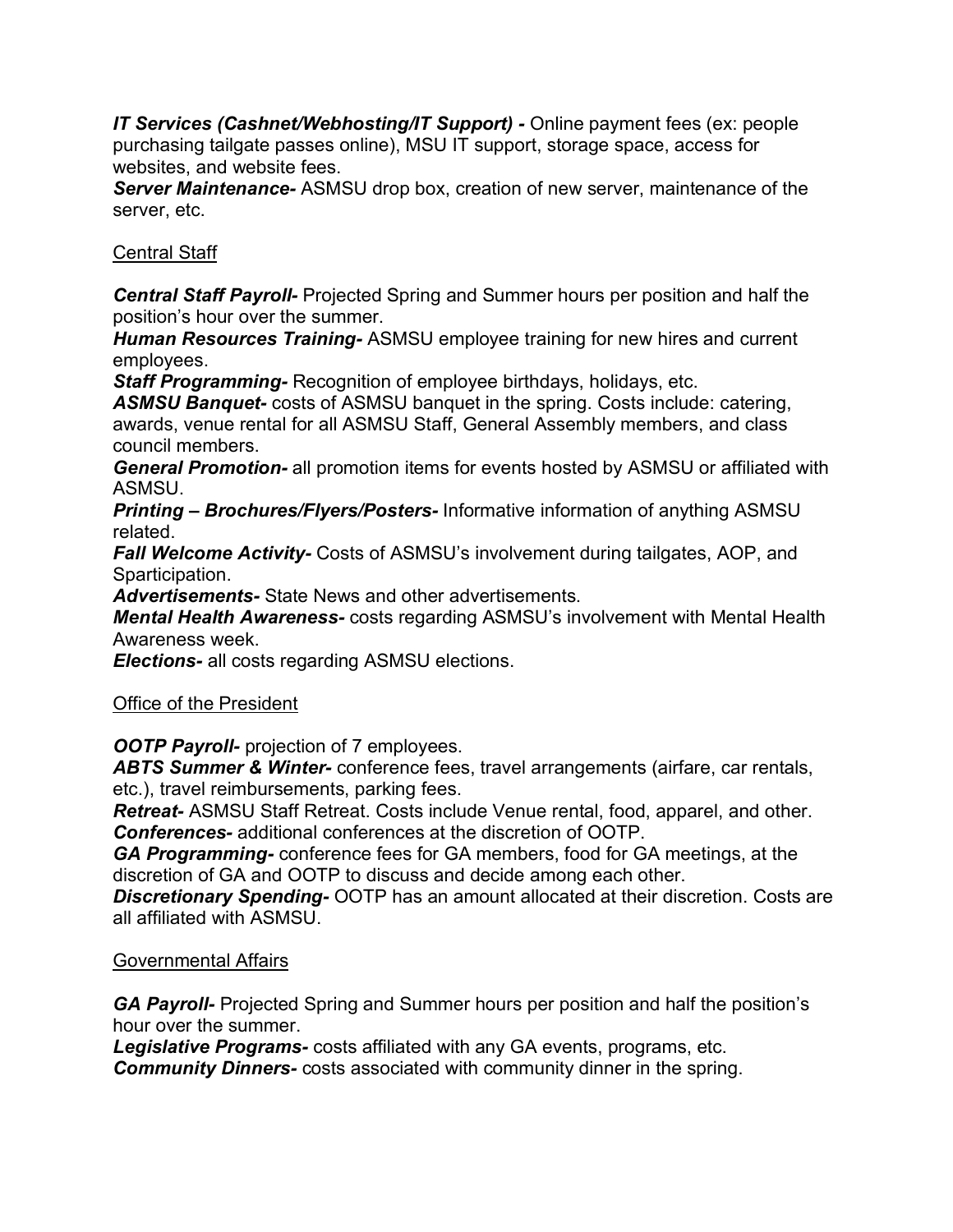*D.C. Advocacy Trips-* costs affiliated with Big Ten on the Hill conference; conference fees, parking, travel, etc.

## Legal Services

*Legal Services Payroll-* projection of 3-4 employees along with 4-5 student defender interns.

*Law Firm Contract-* ASMSU lawyer costs, contract is based on the CPI (Consumer Price Index).

*Printing-* Printing related to any information regards to our legal services.

*Law Books-* law books for ASMSU lawyers – per legal services contract.

*Student Defender Teambuilder-* team building activity for department of legal services. *FIRE Conference-* conference fees, travel, parking, etc.

Red Cedar Log

*Red Cedar Log Payroll-* projection of 13 employees along with 3-4 interns. *Membership Fees-* Cannon CPS membership, ACP membership, AP Stylebook membership.

*Year Book Publication-* bidding starts in the spring, the price is contingent on the contract that is chosen. Budget includes previous contract agreement.

*Tech Repairs/Replacement-* Camera repairs, computer repairs, software, backdrop installation, etc.

*Advertising-* Costs affiliated with distribution events, meeting the media, state news advertisements, etc.

*Staff Programming Expenses-* costs affiliated with RCL staff events.

*Operations-* costs affiliated with operating/programming/other events not stated above. *Lauren Studios Contractual Income-* Income from senior yearbook photos that ASMSU receives.

# Class Councils

*Freshman-* costs affiliated with the freshman council's discretion. *Sophomore-* costs affiliated with the sophomore council's discretion. *Junior-* costs affiliated with the junior council's discretion. *Senior-* costs affiliated with the senior council's discretion.

## Student Allocations Board

*SAB Payroll-* Projection of 4 employees along with 6 RSO consultants. *Startup Fund-* Allocations of \$300 to new clubs on MSU's campus. *Spartan Remix-* costs affiliated with Spartan Remix in the fall. *Operations-* operation costs such as SAB meetings, apparel, printing, etc. *Multicultural Dinner-* costs for multicultural dinner. *RSO Banking Fees-* costs for RSO banking fees.